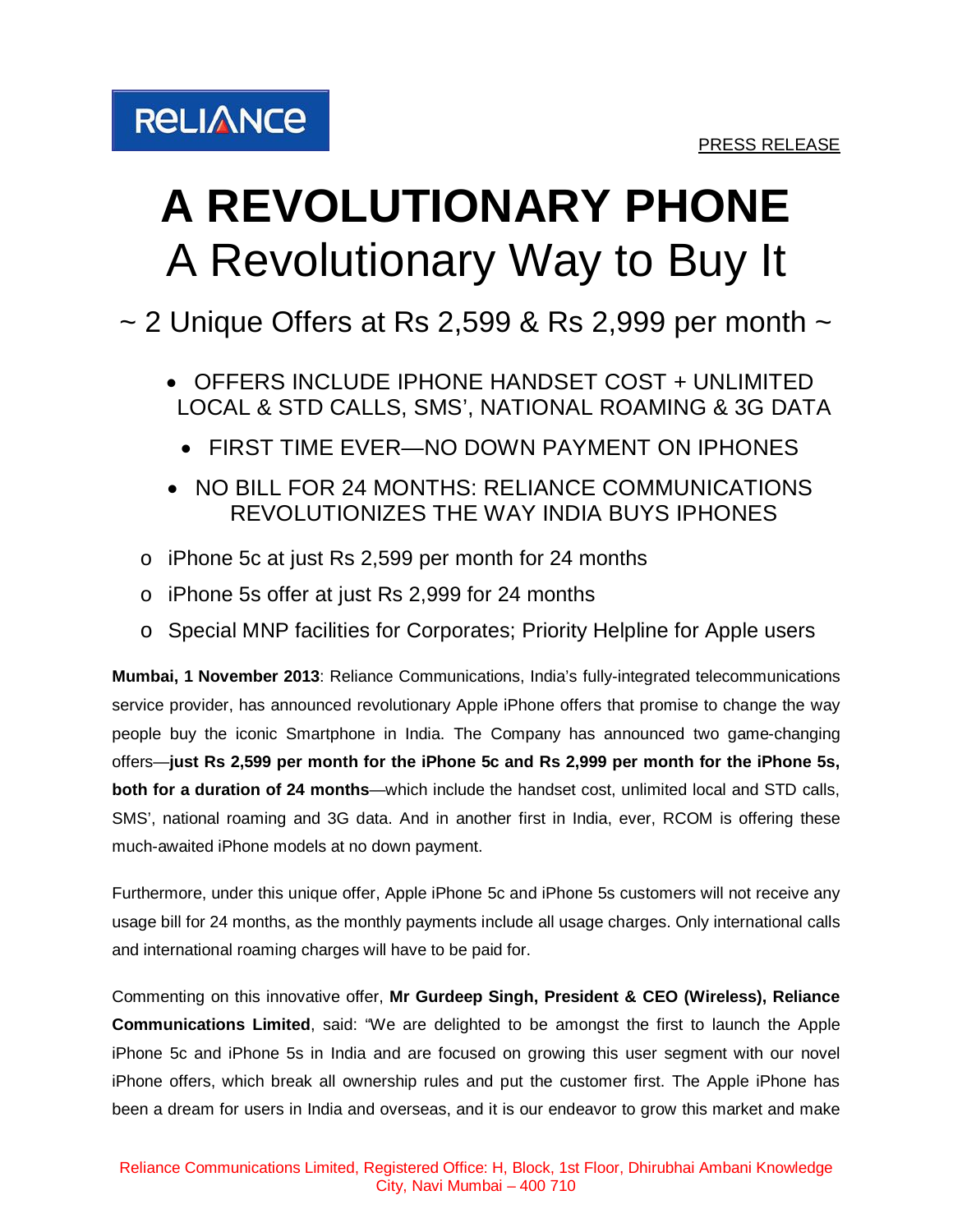every Indian's dream come true with RCOM's compelling and affordable iPhone ownership plan— **No down-payments. No bills for 24 months**."

The latest iPhone offer from Reliance Communications is part of the Company's efforts to bring more Smartphone customers to its built-for-video 3G network, which will increase the acquisition of highvalue post-paid customers to its customer base and further cement its position as India's leading data services provider.

Helping Reliance achieve this target will be its new partnerships with select credit card providers, with the single swipe of a credit card promising to deliver a quality customer base to Reliance and total peace of mind to customers, taking away the tediousness of monthly bills for the next two years. Reliance leads the Indian data market with 7.7 million of its over 31 million data customers using 3G services—the highest amongst all operators as on 30 June 2013.

With the Apple iPhone 5c and iPhone 5s, Reliance combines two amazing experiences—the magical world of Apple with its App Store, iTunes and other amazing features; and Reliance's stateof-the-art network, specially designed for a superlative Smartphone experience. Be it streaming content, downloading the latest apps or even using FaceTime, RCOM's seamless IP-enabled, builtfor-video 3G network, will deliver an unmatched user experience.

The zero down-payment offers are available on the iPhone 5c and iPhone 5s 16GB models. Customers can also avail of the 32GB and 64GB models of the iPhone 5c and 5s on a one-time upfront payment (as per the table below).

| <b>Plans for Apple iPhone 5c and iPhone 5s on Reliance GSM</b>                                              |                            |                            |                            |                            |                            |  |
|-------------------------------------------------------------------------------------------------------------|----------------------------|----------------------------|----------------------------|----------------------------|----------------------------|--|
| <b>Plan</b>                                                                                                 | <b>iPhone 5c</b><br>(16GB) | <b>iPhone 5c</b><br>(32GB) | <b>iPhone 5s</b><br>(16GB) | <b>iPhone 5s</b><br>(32GB) | <b>iPhone 5s</b><br>(64GB) |  |
| Monthly Fee (INR)*                                                                                          | 2,599                      | 2,599                      | 2,999                      | 2,999                      | 2,999                      |  |
| Down Payment (INR)                                                                                          | 0                          | 11,600                     | 0                          | 10,992                     | 19,992                     |  |
| Voice Minutes (Local &<br>STD) across all networks)                                                         | Unlimited                  | Unlimited                  | Unlimited                  | Unlimited                  | Unlimited                  |  |
| SMS <sup>**</sup> (Local & STD)<br>across all networks                                                      | Unlimited                  | Unlimited                  | Unlimited                  | Unlimited                  | Unlimited                  |  |
| 3G Data (MB)                                                                                                | Unlimited                  | Unlimited                  | Unlimited                  | Unlimited                  | Unlimited                  |  |
| *Monthly commitment for 24 months<br>** As per TRAI guidelines, SMS usage restricted to 3,000 SMS per month |                            |                            |                            |                            |                            |  |